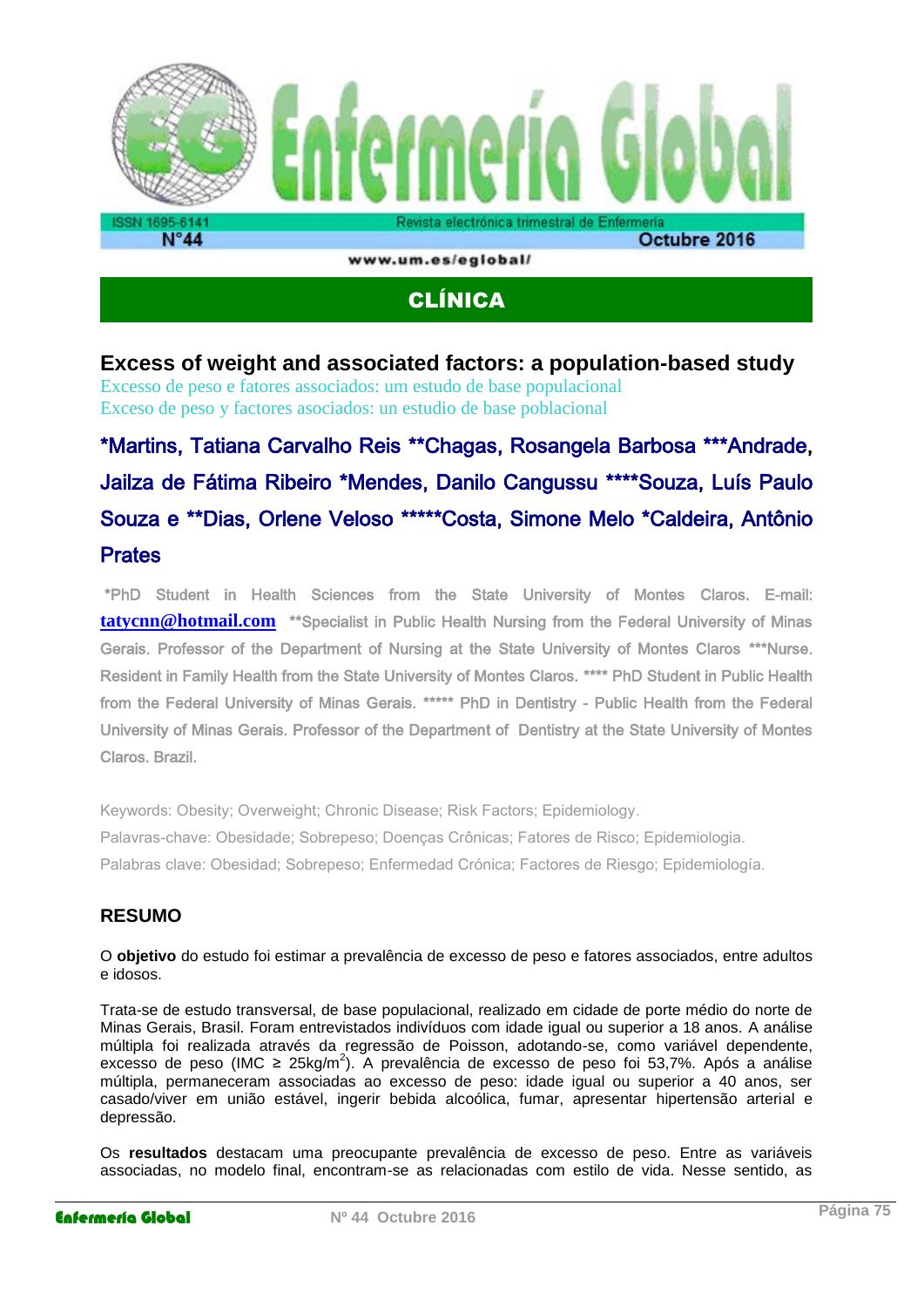ações de promoção da saúde são fundamentais para prevenção do excesso de peso e obesidade entre adultos e idosos.

#### **RESUMEN**

Este estudio tuvo como **objetivo** estimar el predominio del sobrepeso y factores asociados entre adultos y ancianos.

Es un estudio transversal, de base poblacional, realizado en ciudad de tamaño medio del Norte de Minas Gerais, Brasil. Fueron entrevistadas personas de edad igual o superior a 18 años. Se realizó un análisis múltiple por regresión de *Poisson*, tomando, como variable dependiente, el sobrepeso (IMC ≥ 25kg/m<sup>2</sup>). El predominio del sobrepeso fue el 53,7%. Después del análisis múltiple, permanecieron asociados al sobrepeso: edad igual o superior a 40 años, estar casado/vivir en unión estable, el consumo de alcohol, el tabaquismo, la hipertensión y depresión.

Los **resultados** ponen de manifiesto una preocupante prevalencia del sobrepeso. Entre las variables asociadas, en el modelo final, están las relacionadas con el estilo de vida. En este sentido las acciones de promoción de la salud son fundamentales para la prevención del sobrepeso entre los adultos y los ancianos.

## **ABSTRACT**

The **objective** of the study was to estimate the prevalence of excess of weight and associated factors among adults and elders.

It is a cross-sectional and population- based study, done in a medium size city of the north of Minas Gerais, Brazil. Interviewed people had 18 or over. The multiple analysis was done through regression of Poisson, adopting as a dependent variable, the overweight (IMC  $\geq 25$ kg/m<sup>2</sup>). The prevalence of excess of weight was of 53.7%. After the multiple analysis, the factors that remained associated with excess of weight were: age 40 or over, being married/living together, drinking alcohol beverages, smoking, having high blood pressure and depression.

The **results** show a preoccupant prevalence of overweight. Among the associated variables, in the final model, factors related to health style were found. By this, the action to promote health is fundamental to prevent the overweight and obesity among adults and elderly people

#### **INTRODUCTION**

.

The obesity is considered a Chronic non-communicable disease (NCD) and its occurrence, frequently, is associated to other co-morbidities, like diabetes *mellitus*, cardiovascular diseases, high blood pressure, myocardial infarction and some types of cancer<sup> $(1)$ </sup>. The prevalence of overweight and obesity is in ascent in developed countries as well as those in development. It is estimated that, if the average levels of body mass index continues to go up, in 2015, more than 1.5 billion people will be above weight (2). In Brazil, data of the *"Pesquisa de Orçamentos Familiares de 2008- 2009 (POF)"* have shown that, in the last 35 years, there was a continuous increase of overweight and obesity in the population over 20 $(3)$ .

On the last years, factors like economic growth, bad eating habits and sedentarism have influenced the increase of overweight and obesity, what leads to the growth of morbimortality by chronic degenarative diseases, especially the cardiovascular ones<sup>(4)</sup>. The chronic diseases, if not prevented and treated correctly and adequately, imply in elevated costs to the health system, for they demand medical assistance of high complexity<sup>(5)</sup>.

Population based studies about obesity are little frequent in national and international literature. Almost always the existent studies are limited to population of big cities  $^{(6)}$ . Indicator survey that help in the monitoring of reduction actions and risk factors control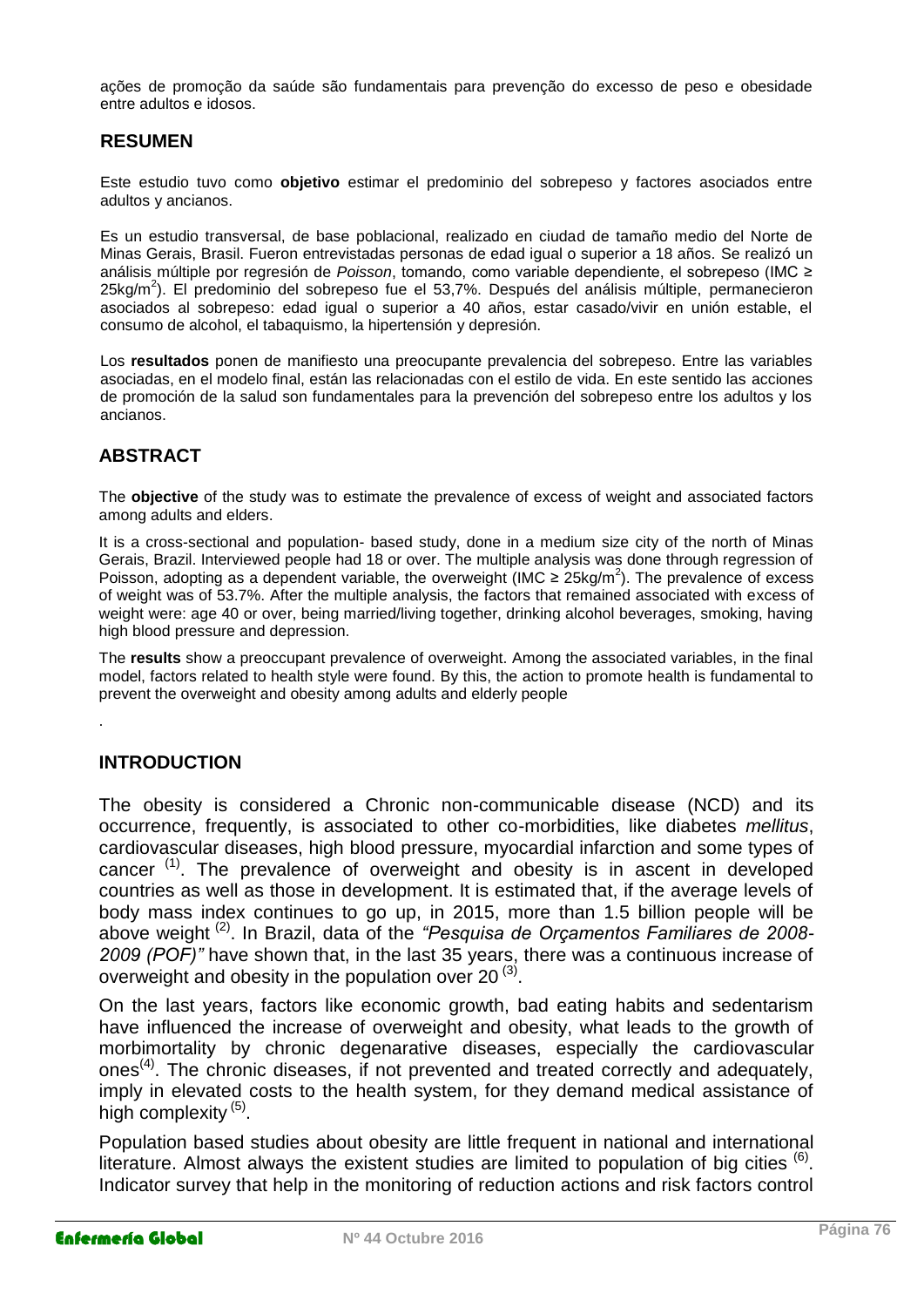for overweight and obesity is important  $(5, 7)$  as well as surveys that are held in medium size cities that are representative to other cities of the country.

The present study had as an objective to estimate the prevalence of the excess of weight and associated factors among adults and elderly people of a medium size city of the north of Minas Gerais, Brazil.

## **METHODS**

It is a cross-sectional, analytic, population based study developed in the city of Montes Claros, in the north of the state of Minas Gerais. The target population was defined by individuals with age 18 or over, in the moment of the research, urban and rural inhabitants of the specified city. For the sample calculation, the prevalence estimated of excess of weight (overweight and obesity) was considered 50% (8), confidence level 95% and the marginal error sample 3%. The size of the sample was multiplied by a correction factor ("*deff*") of 2.0, due for this having a complex sampling, through conglomerating in two stages of sampling units: census sector and dwelling. To finalize the sample calculation 10% was added to it to compensate eventual loss. Therefore, the estimated sampling size for the study was of 2150 individuals.

In the process of sampling allocation, firstly there was a selection of census sectors, in a proportional way among the rural and urban sectors, 43 were sorted, 40 being urban and three rural. In each census sector, 50 houses were sorted, and in each only one adult/elder dweller was interviewed, when not present, three tentative visits were done, before the substitution to the next house to the right or the next house number.

Pregnant women, women who had given birth and bedridden people or people who had difficulty on the data collection procedures, as for instance, individuals with mental disorder reported by the person's own family members, were excluded from this research.

The data collection was done through students of health courses of the State University of Montes Claros (Unimontes), previously trained in a 20 hour course, including orientation and role-playing<sup>(9)</sup>. A pilot study was done with 20 interviewees with the goal to calibrate interviewers to field work and questionnaire application. In this pilot sutdy, two census sectors were chosen, one of high population density and the other of low density, searching to antecipate possible situations in the data collecting. The data of the pilot study were not inserted in the final analysis. The researchers went to the field in two, being followed by supervisors, responsible to the quality control of data collection.

The collection instrument was based in a risk factors monotoring of chronic diseases questionnaire, proposed by the System of Risk and Protective Factors for Chronic Non-Communicable Diseases through Telephone Interviews (Vigitel)<sup>(8)</sup>, however the collection was help through direct contact and not through telephone.

Besides the application of the questionnaires, anthropometric data collection was also done. The weight was measured in a portable scale Balmak, with capacity for up to 130 kg. The weight and height measures were taken twice and done at the end of the interview, the individuals were barefoot and clothes were weighed. The height measures were done through non elastic tape measure, in a flat vertical surface, registrating the value in centimeters. Weight classification was done through the Body Mass Index (BMI), following the recommendation the Worldwide Health Organization that considers overweight BMI among 25 and 29.9 kg/m<sup>2</sup> and obesity same or over 30 kg/m<sup>2 (10)</sup>.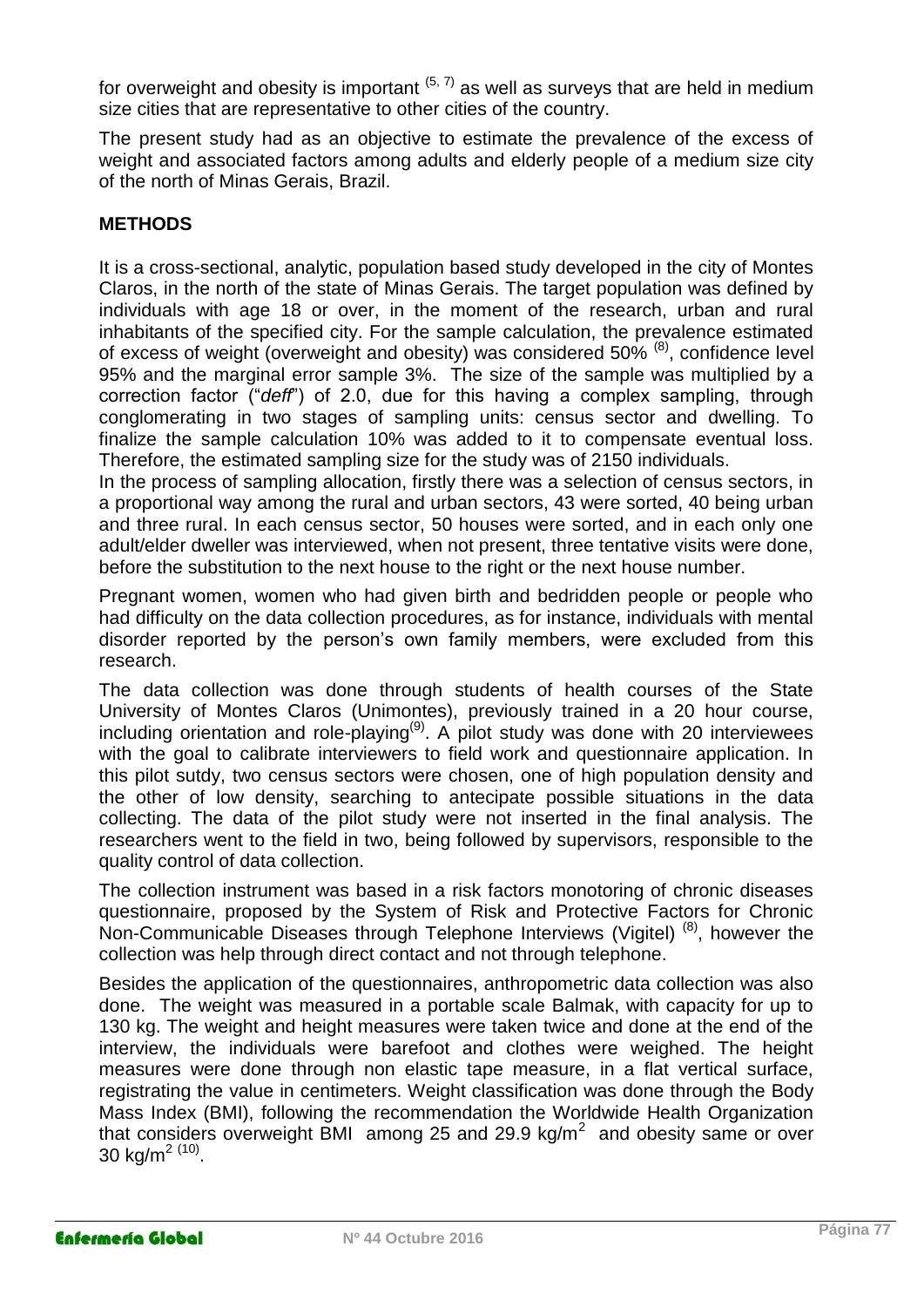The study had as a variable answer or outcome the excess of weight that includes overweight and obese people  $(10)$ . The independent variables were: sex, age, marital status, skin color (auto-selected), education, daily life habits (physical activity, smoking and alcoholic drinking) and self-referred morbidities.

For the data analysis, initially descriptive statistics were done, to characterize the frequency of the studied event. Then a bivariated analysis was done between the excess of weight and independent variables. After the bivariated analysis, all the independent variables with association up to 20% (p≤0.20) were used in the multivariated analysis, Poisson regression, remaining at the final model the variables with significance of 5% (p<0.05). The statistical treatment involved the use of weight sampling, from the primary sample units (census sectors) and secondary sample units (dwelling), to compensate the uneven probabilities of selection among the sample elements (11). The data were processed through software IBM Statistical Package for the Social Sciences (SPSS<sup>®</sup>) version 22.0.

All of the ethic aspects were considered in the development of the research. The data collection was initiated after the project approval by the Ethic Committee in Research of the State University of Montes Claros (Unimontes), document number 153234, and the respondents signed the free will and clarified consent term.

## **RESULTS**

2418 people were asked to participate of the study, therefore 268 refused to participate or were not located in at least three attempts (refusal rate of 11.1%). From the 2150 participants, 1367 (63.6%) were women. The average age was 43.58 ( $\pm$ 16.8). Among the interviewees, 1251 (58.2%) referred themselves as having brown skin and 903 (42.0%) presented up to eight years of education study. There was a high number of individuals being single/widow/separated (n=1079; 50.2%).

One part (5.2%) of the interviewees refused to have anthropometric measures taken. Among the ones that agreed, the prevalence of the overweight and obesity were 35.2% e 18.5%, respectively. The average BMI of the sample was 25.47 kg/m<sup>2</sup> ( $\pm$ 5.07). The main characteristics of the group are shown in the Table 1.

| <b>Variables</b> | N    | $\%$ |
|------------------|------|------|
|                  | 2150 |      |
| <b>Gender</b>    |      |      |
| Female           | 1367 | 63.6 |
| Male             | 783  | 36.4 |
| Age (years)      |      |      |
| 18-29            | 547  | 25.4 |
| 30-39            | 434  | 20.2 |
| 40-49            | 394  | 18.3 |
| 50-59            | 334  | 15.5 |
| $\geq 60$        | 441  | 20.5 |

**Table 1:** Distribution of the sample according to the demographic, socioeconomic, behavior and biologic variables. Montes Claros, Minas Gerais, Brazil.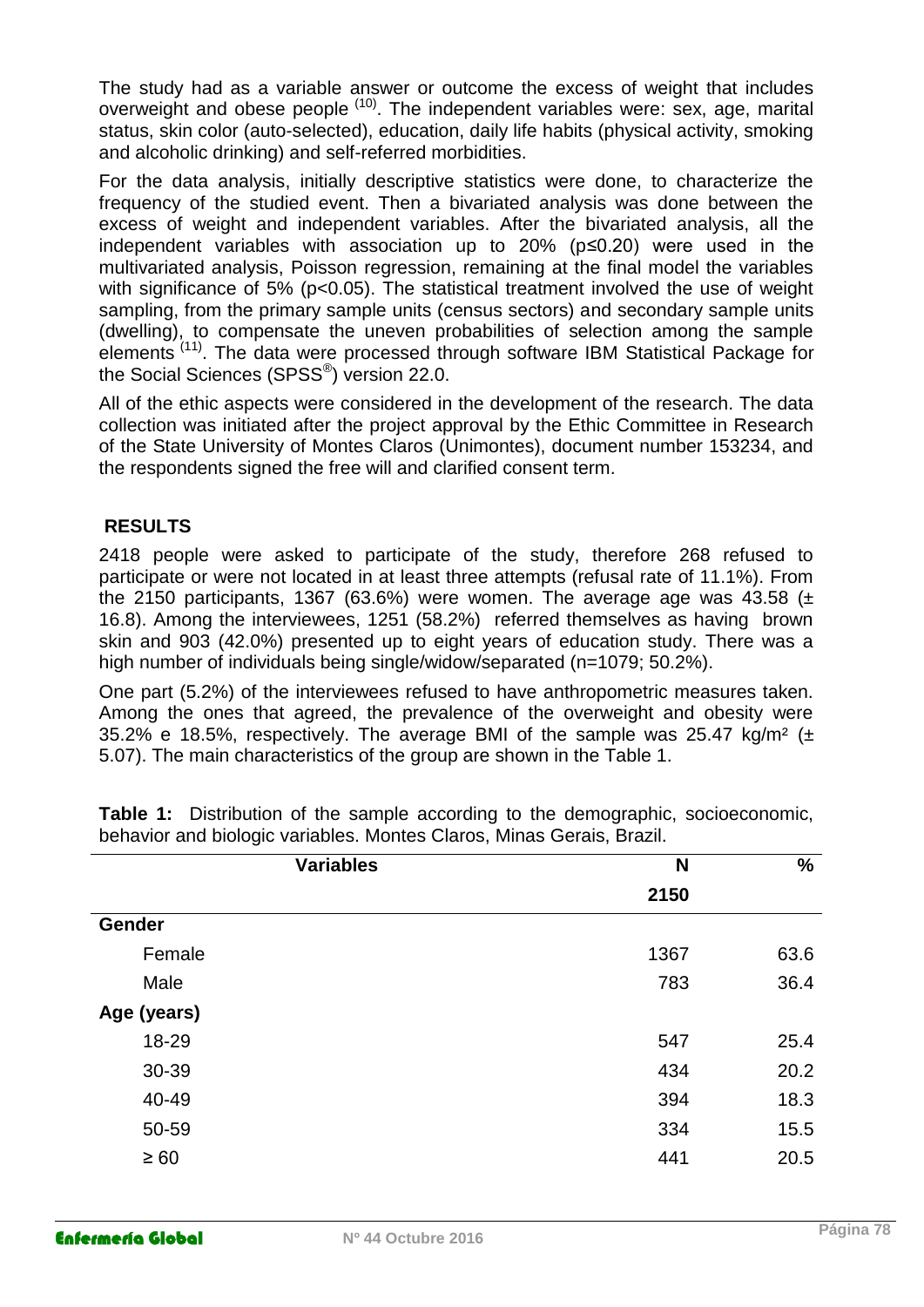| <b>Skin color</b>            |      |      |
|------------------------------|------|------|
| White                        | 562  | 26.1 |
| <b>Black</b>                 | 277  | 12.9 |
| Yellow                       | 54   | 2.5  |
| <b>Brown</b>                 | 1251 | 58.2 |
| Indigenous                   | 6    | 0.3  |
| <b>Marital status</b>        |      |      |
| Single/Widow/Separated       | 1079 | 50.2 |
| Married/Living together      | 1071 | 49.8 |
| <b>Education (years)</b>     |      |      |
| $0 - 8$                      | 903  | 42.9 |
| $9 - 11$                     | 806  | 38.3 |
| $\geq$ 12                    | 394  | 18.7 |
| <b>Body Mass Index *</b>     |      |      |
| < 18.5                       | 122  | 6.0  |
| 18.5 - 24.9                  | 822  | 40.3 |
| 25-29.9                      | 717  | 35.2 |
| $\geq 30$                    | 377  | 18.5 |
| Life habits **               |      |      |
| Abusive alcohol consumption  | 312  | 14.5 |
| Tobacco consumption          | 246  | 11.4 |
| Regular physical activity    |      |      |
| Self-referred morbidities ** |      |      |
| Hypertension                 | 559  | 26.0 |
| Dyslipidemia                 | 219  | 10.2 |
| Osteoporosis                 | 108  | 5.0  |
| Arthritis/ Rheumatism        | 124  | 5.8  |
| Depression                   | 118  | 5.5  |
| Low back pain                | 249  | 11.6 |
| <b>Diabetes</b>              | 94   | 4.4  |

(\*) n=2038 (\*\*)Referred data only of the affirmative answers

Table 2 shows the result of the bivariated analysis among the social-demographic and behavior and excess of weight characteristics.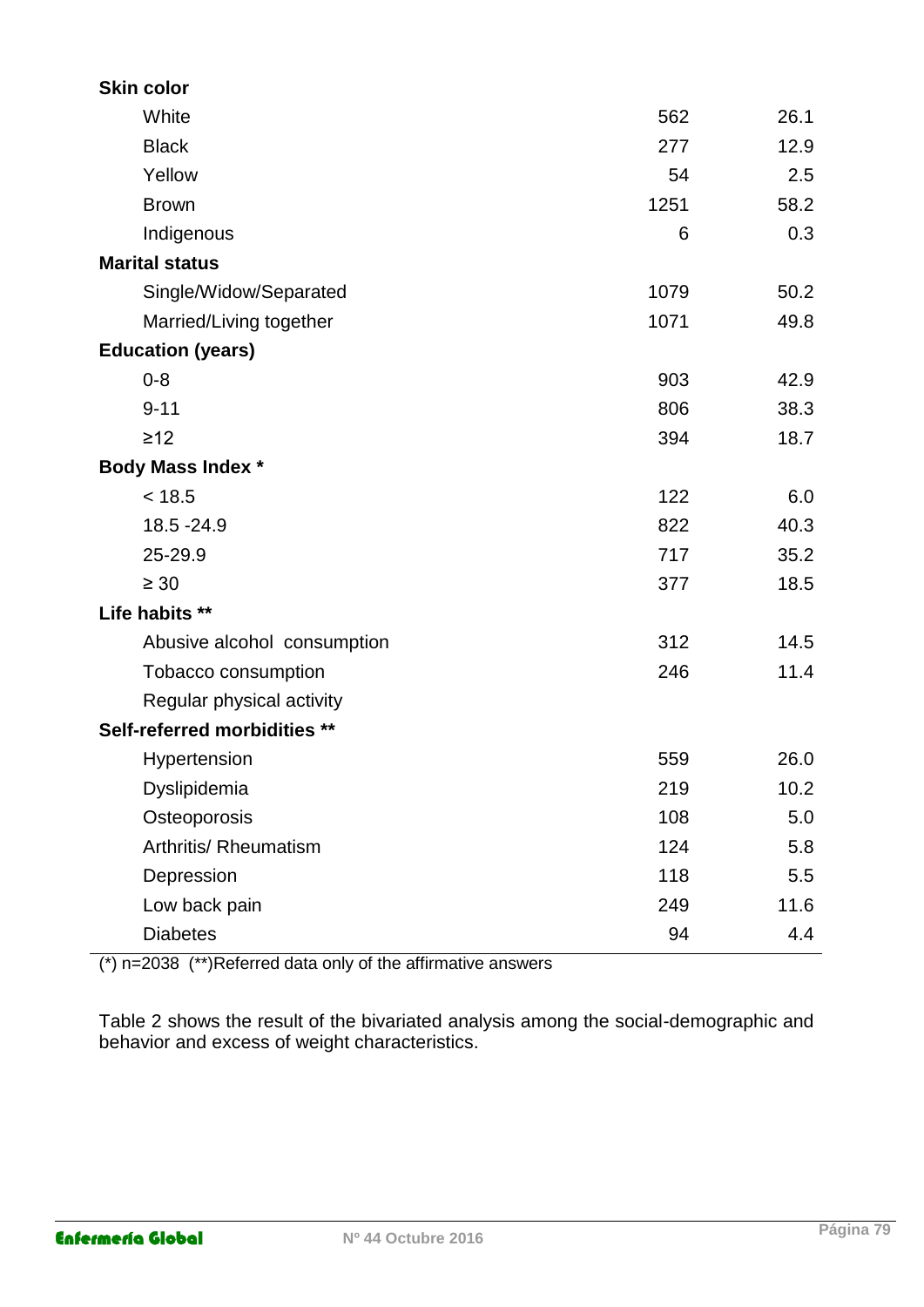| <b>Variables</b>                 | <b>BMI</b> |         | <b>Prevalence Ratio</b> |         |
|----------------------------------|------------|---------|-------------------------|---------|
|                                  | $\geq 25$  | < 25    |                         |         |
|                                  | $(%)^*$    | $(%)^*$ | <b>PR (IC95%)</b>       | p-value |
| Gender                           |            |         |                         |         |
| Female                           | 53.6       | 46.4    | $0.99(0.90 - 1.08)$     | 0.821   |
| Male                             | 54.2       | 45.8    | 1                       |         |
| Age (years)                      |            |         |                         |         |
| $\geq 40$                        | 62.0       | 38.0    | $1.42(1.29 - 1.56)$     | < 0.001 |
| <40                              | 43.5       | 56.5    | 1                       |         |
| <b>Skin color</b>                |            |         |                         |         |
| White                            | 55.6       | 44.4    | $1,04(0.95 - 1.15)$     | 0.362   |
| Non-white                        | 53.2       | 46.8    | 1                       |         |
| <b>Marital status</b>            |            |         |                         |         |
| Single/Widow/Separated           | 59.0       | 41.0    | $1,20(1.10 - 1.31)$     | < 0.001 |
| Married/Living together          | 48.9       | 51.1    | 1                       |         |
| <b>Education (years)</b>         |            |         |                         |         |
| $\leq 8$                         | 58.1       | 41.9    | $1,16(1.06 - 1.26)$     | 0.001   |
| > 8                              | 50.0       | 50.0    | 1                       |         |
| Abusive alcohol consumption      |            |         |                         |         |
| Yes                              | 60.5       | 39.5    | $1,14(1.02 - 1.28)$     | 0.014   |
| <b>No</b>                        | 52.7       | 47.3    |                         |         |
| <b>Tobacco consumption</b>       |            |         |                         |         |
| Yes                              | 48.0       | 52.0    | $0.87(0.75 - 1.02)$     | 0.090   |
| <b>No</b>                        | 54.6       | 45.4    | 1                       |         |
| <b>Regular physical activity</b> |            |         |                         |         |
| Yes                              | 53.3       | 46.7    | $0.92(0.82 - 1.04)$     | 0.224   |
| <b>No</b>                        | 57.3       | 42.7    | 1                       |         |

**Table 2:** Bivariated analysis of the social-demographic and behavior characteristics according to the excess of weight. Montes Claros, Minas Gerais, Brazil.

\*Percentage value and prevalence ratio (Confidence Interval 95%) adjusted by the drawing effect.

Table 3 registers the associated test between the auto-referred morbidities and the excess of weight. From the data of the tables 3 and 4 the used variables in multiple regression were identified (p≤0.20).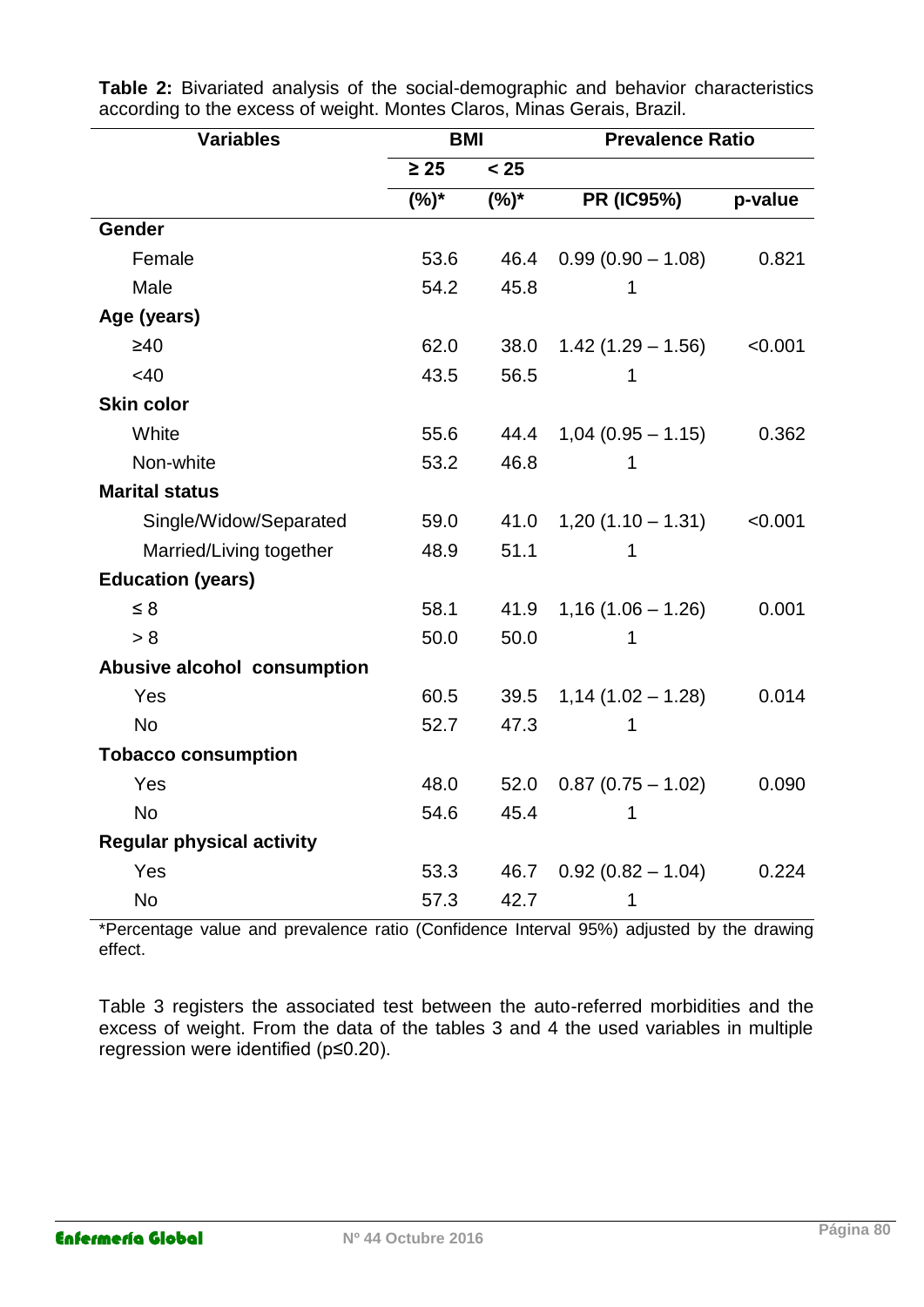| <b>Variables</b>              | <b>BMI</b> |      | <b>Prevalence Ratio</b> |         |
|-------------------------------|------------|------|-------------------------|---------|
|                               | $\geq 25$  | < 25 |                         |         |
|                               | $(\%)$     | (%)  | <b>PR (IC95%)</b>       | p-value |
| <b>Hypertension</b>           |            |      |                         |         |
| Yes                           | 72.7       | 27.3 | $1.54(1.42 - 1.67)$     | < 0.001 |
| <b>No</b>                     | 46.9       | 53.1 | 1                       |         |
| <b>Dyslipidemia</b>           |            |      |                         |         |
| Yes                           | 68.2       | 31.8 | $1.30(1.17 - 1.46)$     | < 0.001 |
| <b>No</b>                     | 52.1       | 47.9 | 1                       |         |
| <b>Osteoporosis</b>           |            |      |                         |         |
| Yes                           | 59.7       | 40.3 | $1.11(0.93 - 1.32)$     | 0.213   |
| <b>No</b>                     | 53.5       | 46.5 | 1                       |         |
| <b>Arthritis / Rheumatism</b> |            |      |                         |         |
| Yes                           | 61.7       | 38.3 | $1.15(0.99 - 1.35)$     | 0.066   |
| <b>No</b>                     | 53.3       | 46.7 | 1                       |         |
| <b>Depression</b>             |            |      |                         |         |
| Yes                           | 69.8       | 30.2 | $1.31(1.15 - 1.50)$     | < 0.001 |
| <b>No</b>                     | 52.9       | 47.1 | 1                       |         |
| Low back pain                 |            |      |                         |         |
| Yes                           | 60.7       | 39.3 | $1.14(1.01 - 1.29)$     | 0.024   |
| <b>No</b>                     | 52.9       | 47.1 | 1                       |         |
| <b>Diabetes</b>               |            |      |                         |         |
| Yes                           | 72.0       | 28.0 | $1.35(1.17 - 1.56)$     | < 0.001 |
| <b>No</b>                     | 52.9       | 47.1 | 1                       |         |

**Table 3:** Bivariated Analysis of auto-referred morbidities according to the excess of weight. Montes Claros, Minas Gerais, Brazil.

\*Percentage value and prevalence ratio (Confidence Interval 95%) adjusted by the drawing effect.

Table 4 shows that, after multiple analysis of Poisson regression, remained associated to the excess of weight: having 40 or over, being married of living together, ingesting alcoholic beverages, being a smoker, having auto-referred high blood pressure and depression.

**Table 4:** Regression of the multiple analysis of Poisson to variables associated to the excess of weight. Montes Claros, Minas Gerais, Brazil.

| <b>Variables</b> | <b>PR</b> | CI(95%)       | p-value |
|------------------|-----------|---------------|---------|
| Age (years)      |           |               |         |
| $\geq 40$        | 1.26      | $1.14 - 1.40$ | < 0.001 |
| <40              |           |               |         |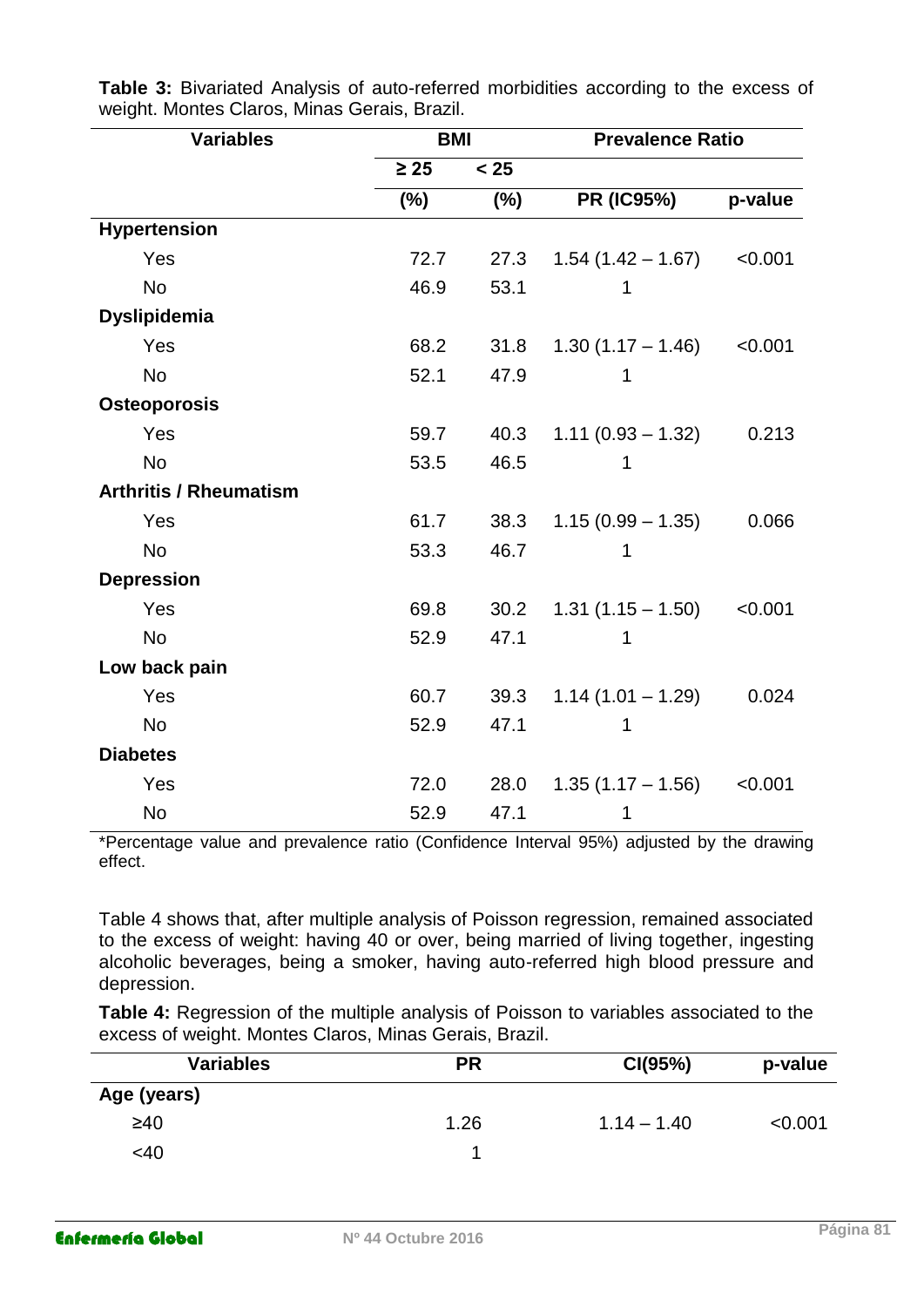| <b>Marital status</b>                 |      |               |         |
|---------------------------------------|------|---------------|---------|
| Single/Widow/Separated                | 1.17 | $1.07 - 1,27$ | < 0.001 |
| Married/Living together               | 1    |               |         |
| <b>Abusive alcohol</b><br>consumption |      |               |         |
| Yes                                   | 1.33 | $1.19 - 1.48$ | < 0.001 |
| <b>No</b>                             | 1    |               |         |
| <b>Tobacco consumption</b>            |      |               |         |
| Yes                                   | 0.80 | $0.68 - 0.92$ | 0.003   |
| <b>No</b>                             | 1    |               |         |
| <b>Hypertension</b>                   |      |               |         |
| Yes                                   | 1.40 | $1.28 - 1.53$ | < 0.001 |
| <b>No</b>                             | 1    |               |         |
| <b>Depression</b>                     |      |               |         |
| Yes                                   | 1.18 | $1.03 - 1.35$ | 0.013   |
| <b>No</b>                             | 1    |               |         |

\*Percentage value and prevalence ratio (Confidence Interval 95%) adjusted by the drawing effect.

## **DISCUSSION**

The results of this present study showed that the majority of the studied population has excess of weight. This finding highlights the magnitude of the problem and emphasizes the importance of similar studies to be done, which results can subsidize the elaboration of strategies to prevent and control, as other authors reported  $(5, 6, 12)$ . Moreover, the excess of weight presents itself as a challenge for the XXI century, for it is a chronic non-communicable disease that grows on sight  $(6)$ .

The overweight and obesity prevalence, found in this research, have shown similar to those found in other studies that were also conducted in countryside cities of the country  $^{(6, 13\cdot15)}$ . In another research denominated Vigitel, done in 2010, in 27 Brazilian cities, the frequency of adults with overweight showed more elevated results  $(48.5\%)^{(16)}$ . In a study done in 199 countries, in the period of 1980 to 2008, it was observed that the average number of BMI had gone up 0.4 kg /  $m^2$  each decade for men and 0.5 kg/m<sup>2</sup>, each decade, for women<sup>(17)</sup>. Literature highlights that many anthropometric researches done in countries in development reveal a big variation in the overweight and obesity prevalence in adults  $(16)$ .

In the search for associated factors to the excess of weight, the results of the present study demonstrated a significant association with age same or over 40. These results agree with others observed in other studies  $(3, 18)$ . The population aged ≥40, men and women, presents the bigger proportion of excess of weight in relation to the younger  $(13, 19)$ . For some authors, the increase of numbers in BMI among middle aged and elderly people can be attributed to a question of life style, as the ingestion of caloric foods associated with reduction of physical activity  $(6, 20)$ .

It was also registered the association of marital status or people living together with the excess of weight. In another study with a big sampling, it was also found the same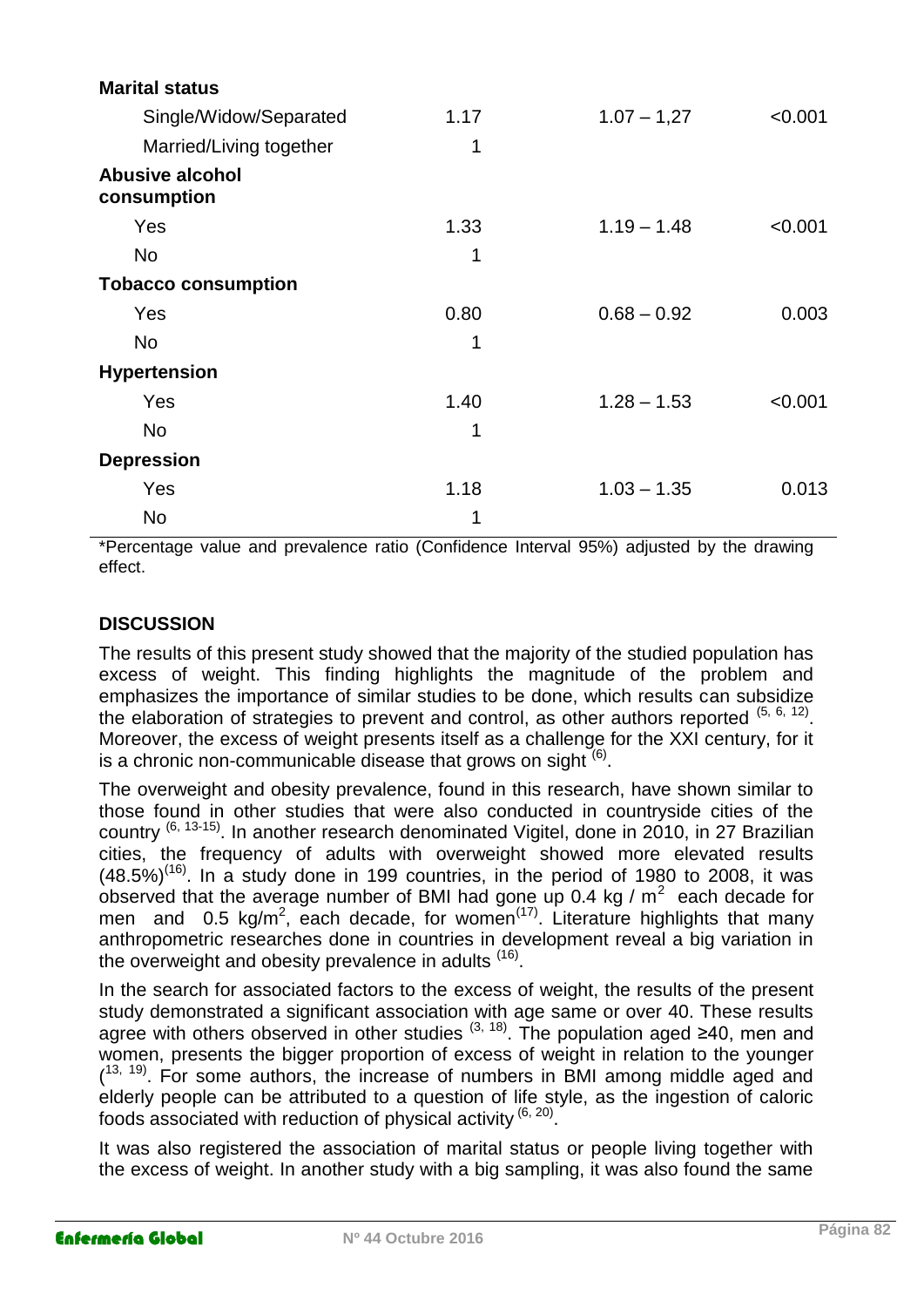association of marital status with the excess of weight, being the bigger prevalence of excess of weight observed among those who referred themselves as living together, for both sex (56.9% for men and 46.6% for women)<sup>(21)</sup>.

Another observed association in this study was the ration among the ingestion of alcoholic beverages and the excess of weight. This finding is consistent with the results in another study, which demonstrated that the abdominal adiposity, measured by the circumference of the waist and the relation of the hip, increased linearly with the quantity of alcohol ingested indicating a relation dose-response (22). In other studies there was not a significant association with the ingestion of beverages and the excess of weight  $(13, 23)$ . The verified divergence on the above results can be due to the methodological differences, which imply the necessity of more reseraches, with a similar method, to clarify the question.

The habit of smoking presented itself statistically associated with the excess of weight, denoting minor prevalence of obese people or with overweight among the group of non smokers. A similar result was observed in another research, in which it was found a greater prevalence of obesity among the non smoking individuals (17.6%) and the ex-smokers (18.8%) (6). In a research of the *World Health Organizations Monitoring Cardiac Disease (WHO MONICA)* done in 42 populations, the smokers had a BMI significantly higher than the non smokers <sup>(24)</sup>. In a cross-sectional study with base on secondary data, obtained by Vigitel 2008, it was found a bigger prevalence of excess of weight among the smokers that were men (59%) and as for the women it was not observed a significant statistical difference  $(23)$ . Data from a case-control study in Rio Grande do Sul verified a relation between smoking and BMI. In this study the frequency of smokers increased in a linear way among the overweight, obese and with morbid obesity individuals <sup>(25)</sup>. Some authors point out that smoking is associated with the increase of BMI in a dose dependent way, reflecting an increase of prevalence of obesity on individuals with a high dose of fume  $(25, 26)$ . This can be due to the adoption of various risk behaviors, as lack of physical activity, a less healthy diet and a bigger ingestion of alcohol<sup>(27)</sup>.

The prevention programs for obesity and tobaccoism must consider the complex relation that there are in these two risk factors  $(28)$ . According to a study in the Columbus University, USA, the most important public politics in health nowadays should be towards the control of tobaccoism and obesity, for they are costly for the State  $(29)$ .

In the multiple analysis, among the auto-referred morbidities, the high blood pressure and depression remained in the final model. The obesity is highly associated to the elevation of the levels of the pressure, what characterizes as an important cardiovascular risk factor <sup>(30)</sup>. In researches done in Brazil, it was found an association among overweight, obesity and high blood pressure (23, 30). A study done with university students in Piauí (Brazil) revealed that, even with the young population, the increase of body weight and abdominal obesity were factors that determined the elevation of blood pressure  $(31)$ . In Bambuí, Minas Gerais, in the multivariated analysis, an association among obesity, high blood pressure and high levels of triglycerides was found <sup>(15)</sup>.

The relation among overweight, obesity and depression was studies in a metaanalysis that aimed at verifying if, longitudinally, the overweight and obesity increased the risk of developing depression and if the depression increases the risk of developing overweight and obesity. In the study, it was observed that there was a bidirectional association between depression and obesity. Obese people had an increase of 55% in risk of developing depression over time, while depressed people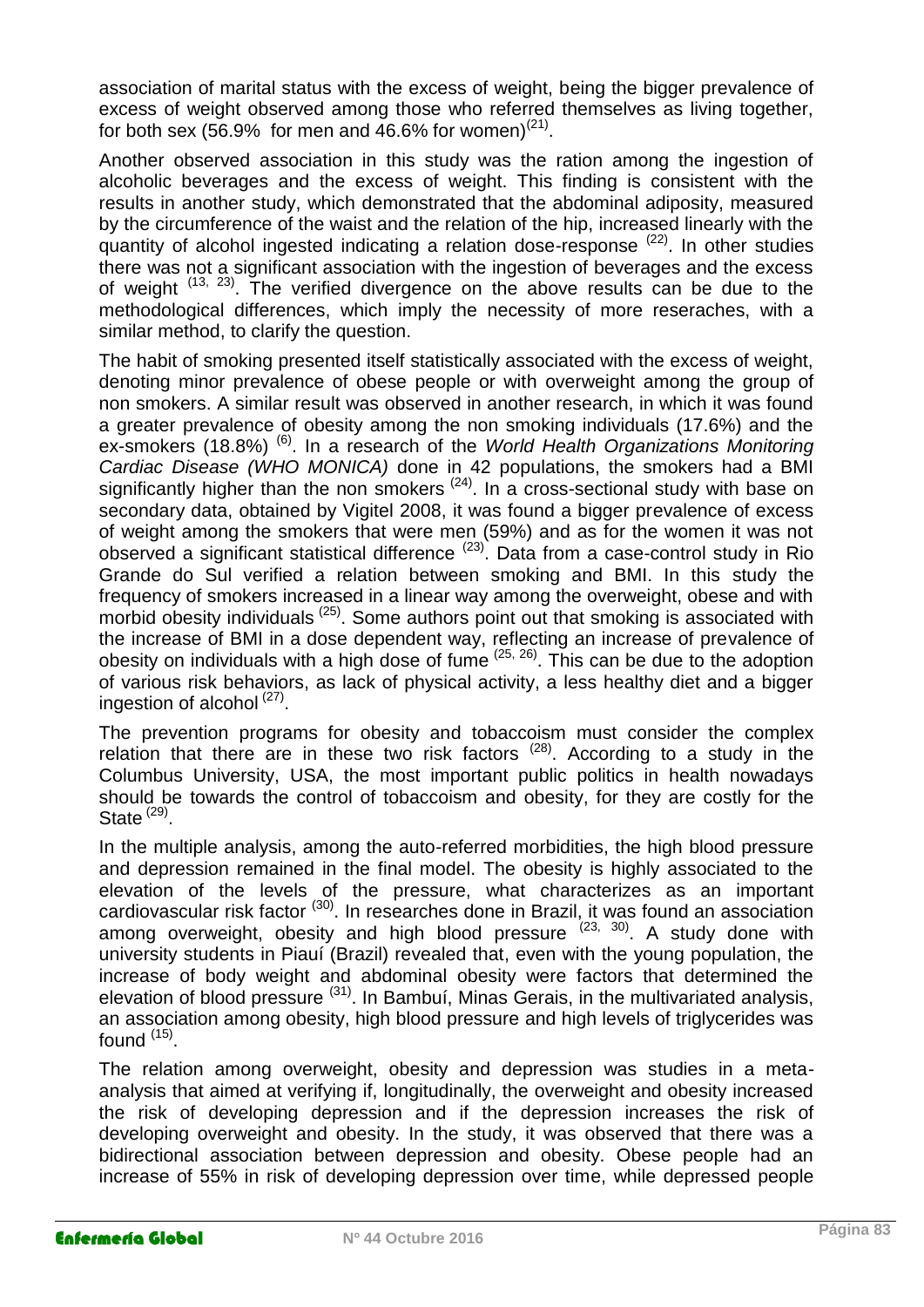had a 58% risk of becoming obese. The association between depression and obesity was greater than in the association between depression and overweight <sup>(32)</sup>.

In this present study associations among excess of weight and education or physical activity were not identified in the final model. Other studies demonstrated divergent associations among these variables. In developed countries the prevalence of excess of weight is bigger in individuals with low education (33, 34). In countries in development, it is noticed a positive association between the excess of weight and the increase of education years for the male sex, while the female sex the association is inverse  $(23)$ . There is lack of data that relate the practice of physical activity with anthropometric data, in a way that favors a better comprehension of this relation (35). The registering of the controversial observations in literature highlights the complexity of the envolved factors with the excess of weight and the necessity of more studies and new approaches to the theme.

The results in this study must be considered in the light of some limitations. The fact that the study was conducted in only one city restricts the generalization of the results. There is also a inherent limitation to cross-sectional studies as to the bias of the reverse causality, especially in relation to the behavior variables. In this type of research the measures are done in the same moment, space and time, not being possible to distinguish the cause-effect of the problem (21). it must be considered, however, that it is a study with primary data that approached a big and representative sample of the population studied, in a medium size city. Another aspect that must be highlighted refers to the use of the information of auto-referred morbidities, that although there are widely used, requires caution when comparing with other results.

## **CONCLUSION**

The results in this present research are similar to the national and international studies that reveal a big prevalence of excess of weight in the population. A special care has been given to the excess of weight, because besides being a chronic condition, it is a predisponent factor for the development of other diseases. This can be proven from results obtained that almost half of the participants have high blood pressure.

For a while, people are mentioning a "epidemic obesity", however, actions towards reverting this picture are not being effective. The evaluation of the tendency and evolution of the prevalence of excess of weight/obesity contributes to the formulation of strategies of intervention that reinforces the importance of elaboration of public politics towards the prevention and control of these. We also have to consider that among the associated variables in the final model are related to life style. In this sense, the actions to promote health are fundamental for the adoption of a life style that avoids or minimizes the exposition to the conditioning and determinant factors of excess of weight.

#### . **Acknowledgements**

To the Health Ministry and the Foundation of Research Support of the State of Minas Gerais – FAPEMIG, process number: CDS-APQ003616-12, for the financial support. To the Montes Claros – Minas Gerais Municipal Health Office for the support in the research implementation.

## **REFERENCES**

1. WHO. Global Health Risks Mortality and burden of disease attributable to selected major risks. Geneva: WHO; 2009.

2. WHO. Preventing chronic disease: a vital investment. Geneva: WHO; 2005.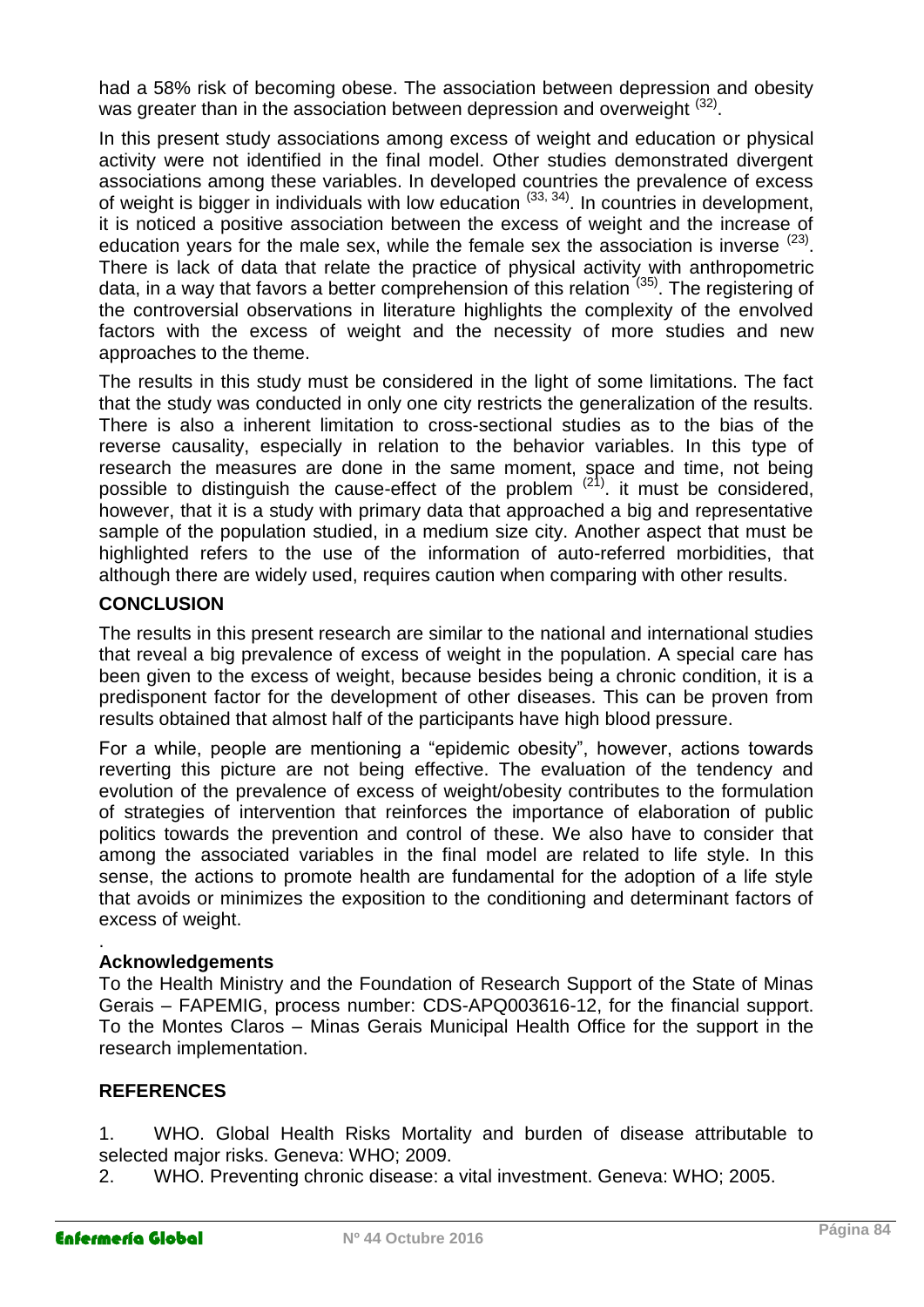3. Instituo Brasileiro de Geografia e Estatística (IBGE). Pesquisa de Orçamentos Familiares 2008-2009: desnutrição cai e peso das crianças brasileiras ultrapassa padrão internacional. 2010.

4. D'alencar ÉR, Lima MMR, Mendonça PML, Custódio IL, D'Alencar BP, Lima FET. Ações de educação em saúde no controle do sobrepeso/obesidade no ambiente de trabalho. Rev Rene. 2010;11(1).

5. Malta DC, Cezário AC, Moura Ld, Neto OLdM, Junior JBdS. Building surveillance and prevention for chronic non communicable diseases in the national Unified Health System. Epidemiol Serv Saúde. 2006;15(3):47-65.

6. Sarturi JB, Neves Jd, Peres KG. Obesidade em adultos: estudo de base populacional num município de pequeno porte no sul do Brasil em 2005. Ciência & Saúde Coletiva. 2010;15:105-13.

7. Monteiro CA, Conde WL, Castro IRRd. A tendência cambiante da relação entre escolaridade e risco de obesidade no Brasil (1975-1997). Cadernos de Saúde Pública. 2003;19:S67-S75.

8. Brasil. Vigitel Brasil 2009: vigilância de fatores de risco e proteção para doenças crônicas por inquérito telefônico. In: Secretaria de Vigilância em Saúde. Secretaria de Gestão Estratégica e Participativa, editor. Brasília: Ministério da Saúde; 2010. p. 150.

9. Nestel D, Tierney T. Role-play for medical students learning about communication: guidelines for maximising benefits. BMC medical education. 2007;7:3. PubMed PMID: 17335561. Pubmed Central PMCID: 1828731.

10. WHO. The asia-pacific perspective: redefining obesity and its treatment. Geneva: WHO; 2000.

11. Dargatz DA, Hill GW. Analysis of survey data. Preventive Veterinary Medicine. 1996 10//;28(4):225-37.

12. Pedraza DF. Obesidad y pobreza: marco conceptual para su análisis en latinoamérica. Saúde e Sociedade. 2009;18:103-17.

13. Gigante DP, Dias-da-Costa JS, Olinto MTA, Menezes AMB, Silvia M. Obesidade da população adulta de Pelotas, Rio Grande do Sul, Brasil e associação com nível sócio-econômico. Cadernos de Saúde Pública. 2006;22:1873-9.

14. Amer NM, Marcon SS, Santana RG. Índice de massa corporal e hipertensão arterial em indivíduos adultos no Centro-Oeste do Brasil. Arquivos Brasileiros de Cardiologia. 2011;96:47-53.

15. Lopes ACS, Santos LCd, Lima-Costa MF, Caiaffa WT. Nutritional factors associated with chronic non-communicable diseases - the Bambuí Project: a population-based study. Cadernos de Saúde Pública. 2011;27:1185-91.

16. Brasil. Vigitel Brasil 2010: vigilância de fatores de risco e proteção para doenças crônicas por inquérito telefônico. . In: Secretaria de Vigilância em Saúde. Secretaria de Gestão Estratégica e Participativa, editor. Brasília: Ministério da Saúde; 2011. p. 152.

17. Finucane MM, Stevens GA, Cowan MJ, Danaei G, Lin JK, Paciorek CJ, et al. National, regional, and global trends in body-mass index since 1980: systematic analysis of health examination surveys and epidemiological studies with 960 countryyears and 9.1 million participants. Lancet. 2011 Feb 12;377(9765):557-67. PubMed PMID: 21295846.

18. Ulbrich AZ, Bertin RL, Stabelini Neto A, Bozza R, Piola TS, Campos Wd. Associação do estado nutricional com a hipertensão arterial de adultos. Motriz: Revista de Educação Física. 2011;17:424-30.

19. Barbosa JM, Cabral PC, Lira PICd, Florêncio TMdMT. Fatores socioeconômicos associados ao excesso de peso em população de baixa renda do Nordeste brasileiro. Archivos Latinoamericanos de Nutrición. 2009;59:22-9.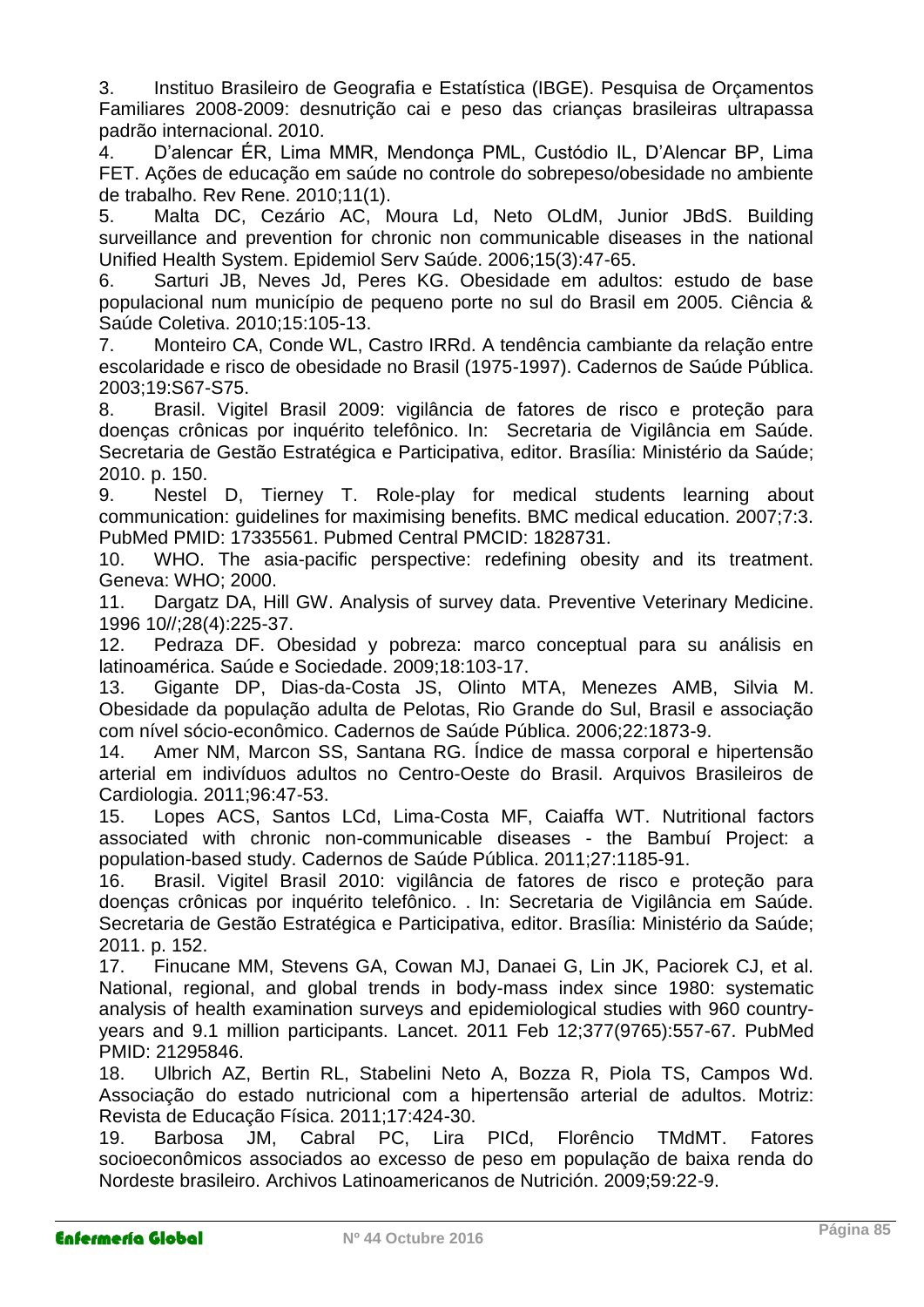20. WHO. The world health report 2002: reducing risks, promoting healthy life. Geneva: WHO; 2002.

21. Sá NNB, Moura ECd. Excesso de peso: determinantes sociodemográficos e comportamentais em adultos, Brasil, 2008. Cadernos de Saúde Pública. 2011;27:1380-92.

22. Ferreira MG, Valente JG, Gonçalves-Silva RMV, Sichieri R. Consumo de bebida alcoólica e adiposidade abdominal em doadores de sangue. Revista de Saúde Pública. 2008;42:1067-73.

23. Lino MZR, Muniz PT, Siqueira KS. Prevalência e fatores associados ao excesso de peso em adultos: inquérito populacional em Rio Branco, Acre, Brasil, 2007-2008. Cadernos de Saúde Pública. 2011;27:797-810.

24. Molarius A, Seidell JC, Kuulasmaa K, Dobson AJ, Sans S. Smoking and relative body weight: an international perspective from the WHO MONICA Project. Journal of epidemiology and community health. 1997 Jun;51(3):252-60. PubMed PMID: 9229053. Pubmed Central PMCID: 1060469.

25. Chatkin R, Mottin CC, Chatkin JM. Smoking among morbidly obese patients. BMC pulmonary medicine. 2010;10:61. PubMed PMID: 21106095. Pubmed Central PMCID: 3004817.

26. Chiolero A, Jacot-Sadowski I, Faeh D, Paccaud F, Cornuz J. Association of cigarettes smoked daily with obesity in a general adult population. Obesity. 2007 May;15(5):1311-8. PubMed PMID: 17495208.

27. Chiolero A, Wietlisbach V, Ruffieux C, Paccaud F, Cornuz J. Clustering of risk behaviors with cigarette consumption: A population-based survey. Preventive medicine. 2006 May;42(5):348-53. PubMed PMID: 16504277.

28. Chiolero A, Faeh D, Paccaud F, Cornuz J. Consequences of smoking for body weight, body fat distribution, and insulin resistance. The American journal of clinical nutrition. 2008 Apr;87(4):801-9. PubMed PMID: 18400700.

29. Associação Brasileira para o Estudo da Obesidade e da Síndrome Metabólica (ABESO). Pobreza Prejudica Mais a Saúde que Obesidade. 2010.

30. Brasil. Cadernos de Atenção Básica. Normas e Manuais Técnicos. Obesidade. . Brasília: Ministério da Saúde; 2006. p. 108.

31. Martins MCC, Ricarte IF, Rocha CHL, Maia RB, Silva VB, Veras AB, et al. Pressão arterial, excesso de peso e nível de atividade física em estudantes de universidade pública. Arquivos Brasileiros de Cardiologia. 2010;95:192-9.

32. Luppino FS, de Wit LM, Bouvy PF, Stijnen T, Cuijpers P, Penninx BW, et al. Overweight, obesity, and depression: a systematic review and meta-analysis of longitudinal studies. Archives of general psychiatry. 2010 Mar;67(3):220-9. PubMed PMID: 20194822.

33. Roskam A-JR, Kunst AE, Van Oyen H, Demarest S, Klumbiene J, Regidor E, et al. Comparative appraisal of educational inequalities in overweight and obesity among adults in 19 European countries. International Journal of Epidemiology. 2010 April 1, 2010;39(2):392-404.

34. Gallus S, Odone A, Lugo A, Bosetti C, Colombo P, Zuccaro P, et al. Overweight and obesity prevalence and determinants in Italy: an update to 2010. European journal of nutrition. 2013 Mar;52(2):677-85. PubMed PMID: 22645105.

35. Mendonça CP, Anjos LAd. Aspectos das práticas alimentares e da atividade física como determinantes do crescimento do sobrepeso/obesidade no Brasil. Cadernos de Saúde Pública. 2004;20:698-709.

Received: April 18, 2015; Accepted: July 1, 2015